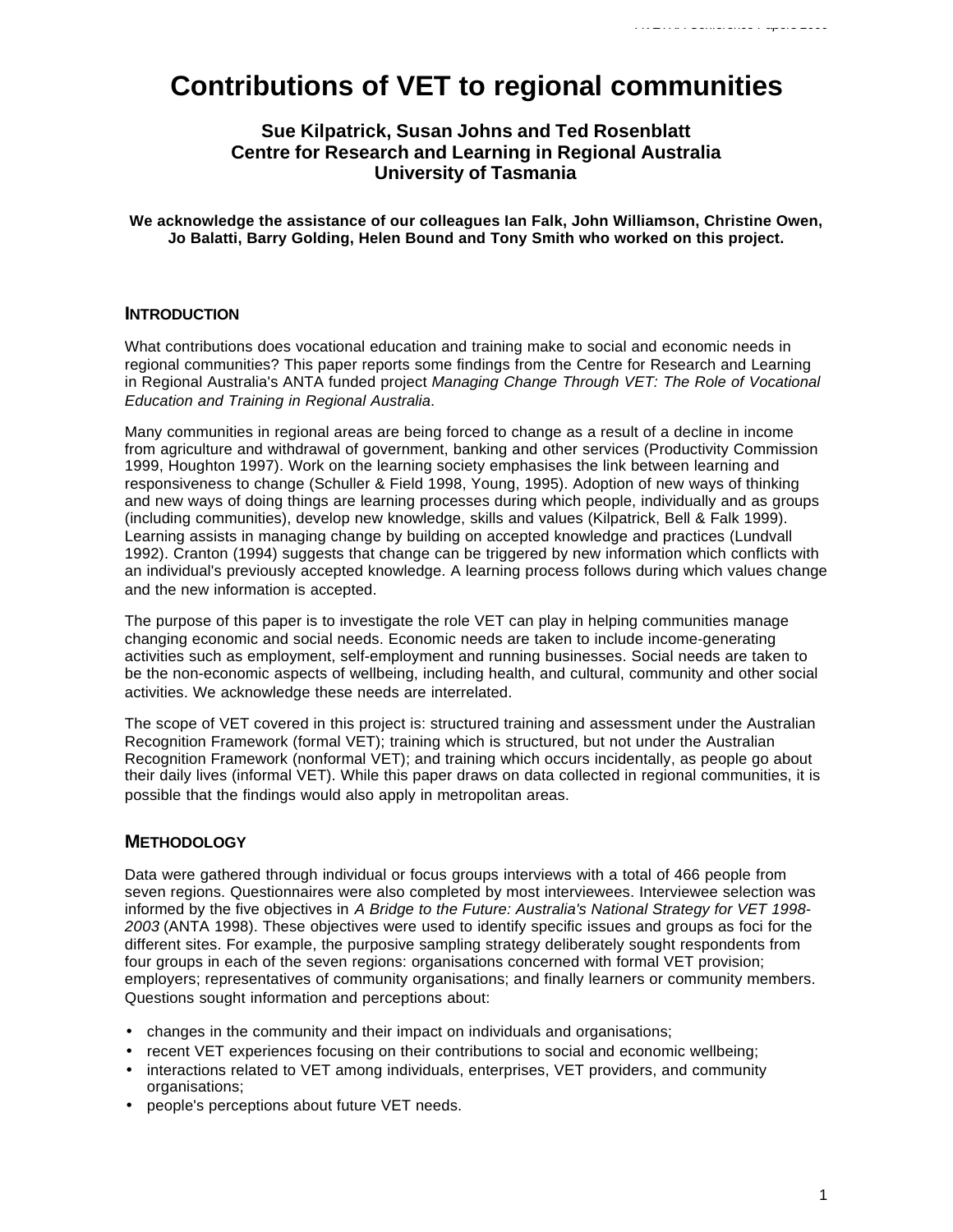Interview data were analysed using a combination of NUD\*IST, thematic analyses and ethnomethodological analyses using a range of techniques. Standard statistical procedures were applied to the questionnaire data.

# **CONTRIBUTIONS OF VET**

The wide range of contributions that VET makes to regional Australia are grouped into two categories: contributions in terms of 'capacity-building' outcomes for individuals and communities, and more 'tangible' or realised outcomes, in relation to employment and community activity. Human capacity in terms of skills and confidence and community capacity, including networks and the ability to have vision as a community, have been identified as essential for community economic development (Allen 1999, Ekins & Newby 1998, Kretzmann & McKnight 1993).

## **Capacity**

Findings from the seven study sites indicated that capacity building gave individuals and communities the knowledge, skills and attitudes to better manage change. The data identified four main areas in which VET helps build capacity within communities: skill acquisition, promoting self-efficacy, networking and support, and job readiness. These capacities are drawn on as more tangible outcomes are realised.

Skill acquisition was referred to in over half the interviews and self-efficacy, networks (or interaction) and job readiness were mentioned as outcomes of VET in over 20%. While skill acquisition and job readiness may be considered planned outcomes, self-efficacy and networks of interaction were often incidental outcomes, although a third of those surveyed who were enrolled in a course had done so at least partly for personal development reasons. The 'incidental outcomes' were highly valued by participants and employers.

Generic skills can be used across boundaries of tasks, for example communication and organisational skills. Specific skills are not generally transferable across tasks, for example fish feeding or applying chemicals. There were frequent mentions of generic skills acquired through training intended to develop specific skills.

Aspects of increased self-efficacy include confidence to socialise, increased self-esteem, confidence to speak in public, confidence in ability to do things, and confidence to try something new. When individuals have gained both skills and self-efficacy they are better equipped to assess and find ways of meeting their social and economic needs.

As individuals and communities go about learning in a variety of informal, nonformal and formal VET contexts, opportunities for networking, interaction and support occur. Such interactions are important as they may: fill a void in small communities which offer few other social or employment opportunities; contribute to individuals' positive perceptions of their abilities and value to the community; help alleviate negative community perceptions of isolation and remoteness, and contribute to community cohesiveness by bringing together sometimes diverse groups within the community to work together to achieve common goals.

Youth in particular, benefited from VET programs that prepared them for the world of work. Their 'job readiness' meant they were more likely to stay in their community because they were able to secure employment, thus building up valuable community resources. This is in contrast to the drain of rural youth to cities common in much of Australia (Wahlquist 1999).

## **Employment-related and community activity outcomes**

Tangible outcomes that extended beyond capacity building were related mainly to employment or community activity. Other tangible outcomes identified included VET graduates teaching others, or continuing with further education and training. Just over a quarter of all interviews mentioned at least one realised, tangible outcome from VET, mostly employment-related.

Over half of those who had enrolled in a VET course had done so for professional or vocational development reasons, consistent with most of the outcomes reported being employment-related. Employment-related outcomes included obtaining a job, starting a business, employing others and improved performance in an existing job. A match between training in emerging or expanding local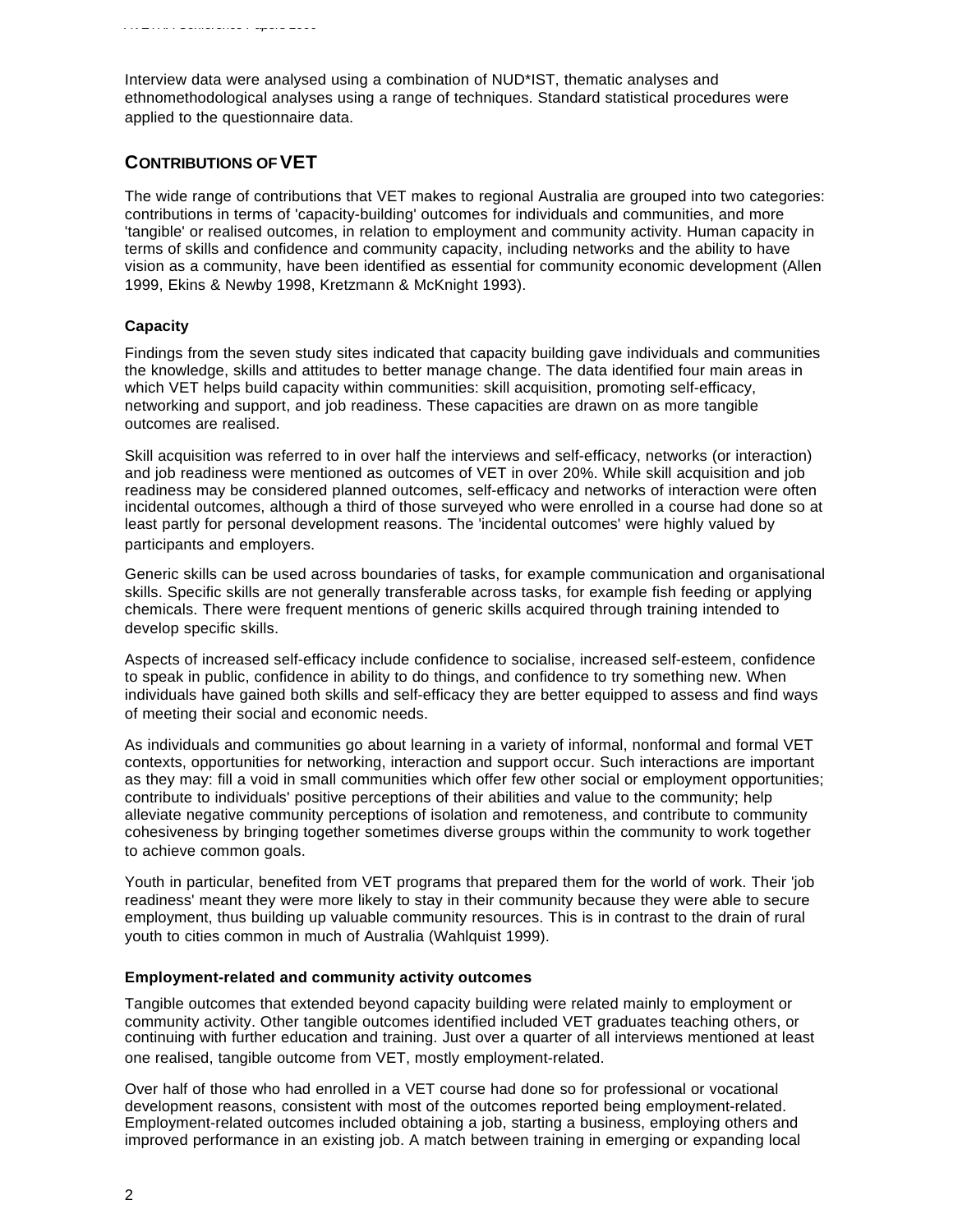industries and employment was observed at most sites. That is, training that met the economic needs of the community was more likely to lead to jobs.

The second major group of outcomes related to community activities. These were either an individual contributing to the community in a way he or she had not contributed previously, or whole-community benefits. Collectively these activities are known as community development. Some of these outcomes were economic activities that had spin-offs for the whole community, others were events such as festivals and ceremonies that enhanced the social cohesion, and met the social needs, of the community.

# **CAPACITY TO OUTCOMES**

Figure 1 below illustrates the process whereby VET contributes to employment and community outcomes by building capacities. It shows that capacities are drawn upon in the production of outcomes for communities and the individuals who live in them.



## **Figure 1: VET's contribution to regional communities**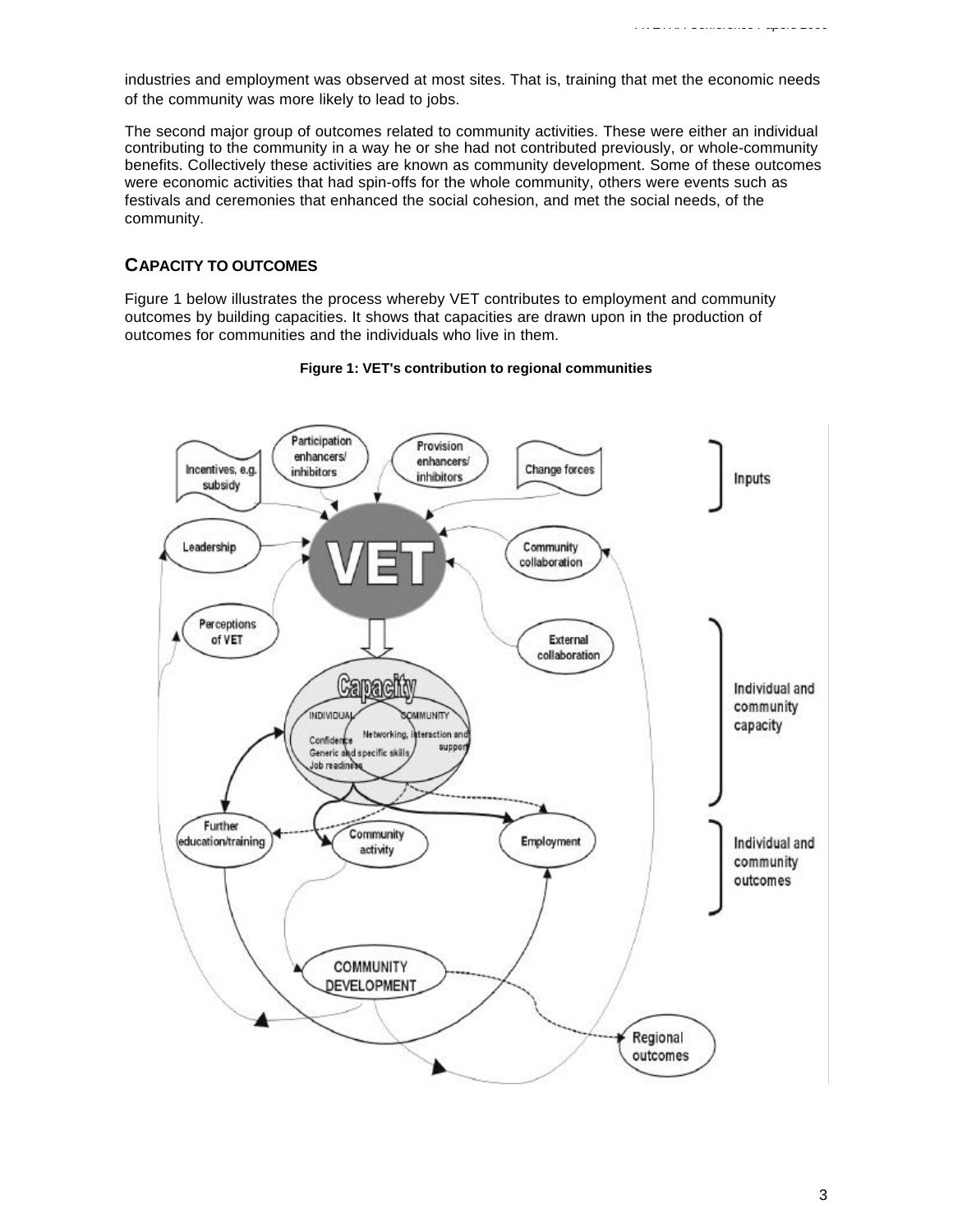The diagram also shows the factors that influence the extent to which VET is effective in contributing to regions, communities and individuals. The influencing factors identified in this project are leadership, individual and community perceptions of VET, participation enhancers and barriers, provision enhancers and barriers, collaboration or partnerships within the community, and external collaboration or partnerships. Exogenous factors including change forces and policy incentives and inhibitors (for example, subsidies) can also influence the extent of VET's contribution to communities.

The following four vignettes show how VET contributes to individuals, communities and regions by building capacity, and how the capacities result in tangible outcomes. They highlight some of the factors that influence capacity building and the ability of communities to turn capacities into outcomes.

#### **Spin-offs from skills development**

The first vignette tells how an employer in the orchard industry arranged for training that has benefited not only those who participated and their initial employer, but also other employers in the orchard and other industries, and so the wider community and region.

Skills not present were acquired by engaging a provider from outside the community:

| Respondent:        | We got people in from the TAFE [in another town].   |
|--------------------|-----------------------------------------------------|
| Interviewer:       | And so none of that training was available locally? |
| <i>Respondent:</i> | No, no that was a scheme I thought up               |

The newly acquired skills enhanced the capacity of the individuals and the business. Outcomes followed in the form of employment and promotion for the individuals who trained and reduced staff turnover:

Some of those people that were on the first training course are now key personnel, they are a leading hand, supervisors and that...there's a lot of people that have benefited from it.

#### The capacity of other employers, industries and available skills in the community as a whole, grew:

They've gained employment not only for this industry but it's actually gone into other industries...

Further outcomes of the VET course were better performance on-the-job for the initiating employer and other industries in the region:

[they've] not only [benefited] myself here but they have moved to other sheds, farms and they've got the ability to walk in and do a job. So it was very beneficial not only to this industry but to other industries as well.

One employer taking a leadership role by initiating training has led to increased capacity and tangible outcomes for the whole community. The outcomes were achieved through drawing on resources external to the community (a TAFE).

#### **Bitten by the learning bug**

The second vignette is about a woman who found that a typing course gave her the self-confidence to go on to university. She went on to do three different kinds of voluntary community work (domestic violence counselling, army cadets and tourist work) and undertook other training to gain skills for her voluntary activities. This extract describes only a part of her training and community work journey.

Her journey started with a 'push' from government welfare policy:

I was on sole parent benefits and [CES] were suggesting go and get some skills to enable you to get back into the workforce...

The course built her personal capacity, particularly her self-confidence. From the course she got:

....the confidence to get back out into the world....I'd been out of the workforce for a fair while and didn't really need to [work], but then when I found myself alone raising two children, my confidence was-I just didn't have any...I didn't have a social network of people...

Her capacity grew as she learnt new communication skills, but it was self-confidence that enabled her to enrol at university: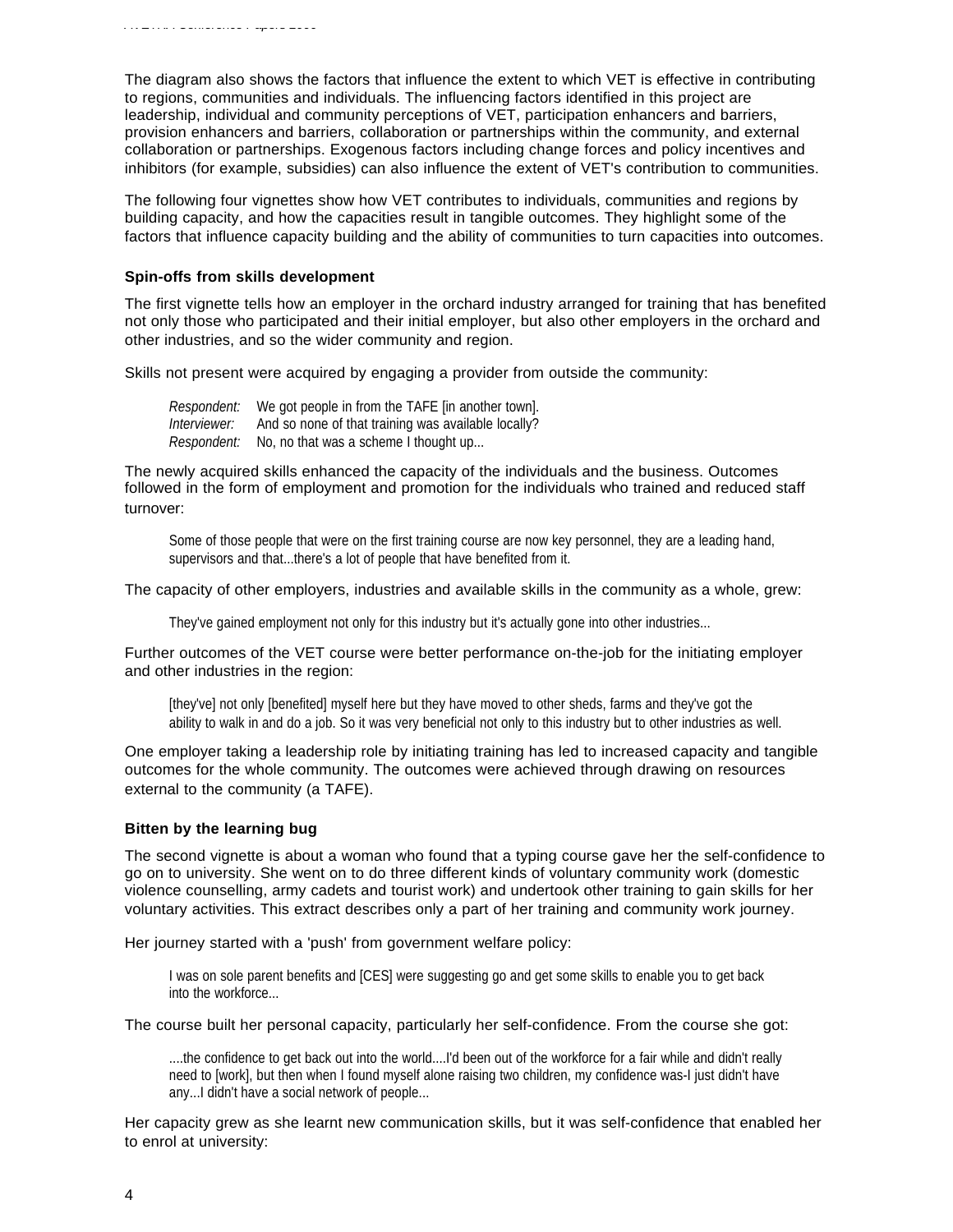I'll tell you what else came from that [increased confidence]-the fact that I'm going to uni now... We learned communication on the phone, and one of our exercises was to ring a university and just ask for some information. And all little things like that got me thinking ...it was only six months later that I was enrolled at uni...If I hadn't done that I'd probably still be here wondering what I was going to do with my life...

Her university studies led to training in counselling, and these skills resulted in a tangible outcome, voluntary community work that benefited victims of domestic violence:

... at that point they were setting up the court support systems for victims of domestic violence. And they actually trained a fair few of us to do voluntary work down there...I'm still on the advisory committee...[We] are still trying to set it up to run better all the time...

The woman plays a leadership role through membership of the advisory committee; leadership skills available to and used for the community are a further outcome of her education and training journey.

She went on to describe becoming an adult leader in the local army cadet unit, and training provided by the army, then talked about another voluntary community role and its associated training:

I did some voluntary work with [local tourist centre] and they run the Aussie Host course. And because when I'm in the office I'm dealing with people that come in, I felt that it was important for me...to have their training. So I did it and learned a lot from it. It's a good course more about people skills and dealing with people...

She had a very positive perception of VET, and so completed the Aussie Host course and acquired more skills (capacity) which have a community activity outcome. It is not difficult to see from the interview transcript that the community's tourist industry benefits economically from having her many generic and job-specific skills in the tourist centre. Her community has many reasons to value the capacity building contribution of VET.

#### **Seniors in cyber space help their community**

This project was initiated as a community activity by the local Council and Library staff, who secured funding. They located existing capacity in the community (computer skills), and arranged training that built further skills:

*Senior citizen:* They asked me whether I'd be interested in joining their group and to see if we could put some Web pages on the Net...the group comprised of about 25 people over 50, and then because [a member] and I knew a little bit about computing, we were asked if we would assist with designing pages...

*Library staff:* We actually gave them a little bit of a crash course, with Internet...because a lot of them had never really touched a computer before and certainly never accessed the Internet...

The capacity of the senior citizens grew as they developed a support network. In an example of fostering distributed leadership in the community, the Library staff gradually handed the project over to the senior citizens as their capacity (skills, self-efficacy and networks) developed. The Web pages were one tangible outcome, another was that the senior citizens passed their newly acquired skills on to others in neighbouring communities, building the capacity of the region:

*Library staff:* [It] was a matter of getting them comfortable enough, to that level that they felt able to demonstrate to other people without us holding their hand...They grew to depend on each other as a group...[their] skills were quite varied but they are very willing to share....they actually support each other a lot better because they've had that social interaction.

*Senior citizen:* We did demonstrations at [two small rural towns] and they are very, very interested there, and they've also put up Web pages.

The project built social cohesion by bringing old and young people together to share information and skills.

*Library staff:* We took two car loads of people from that group [to rural town A], and we...showed [the Web project] to school children...that was the real intergenerational stuff...you had these Year 9, 10 and 11 kids standing there talking to a 75 year old man about htmls and jpegs...We just wandered to the background and let them take over. And then we had the older people that came in the afternoon, and the response was terrific.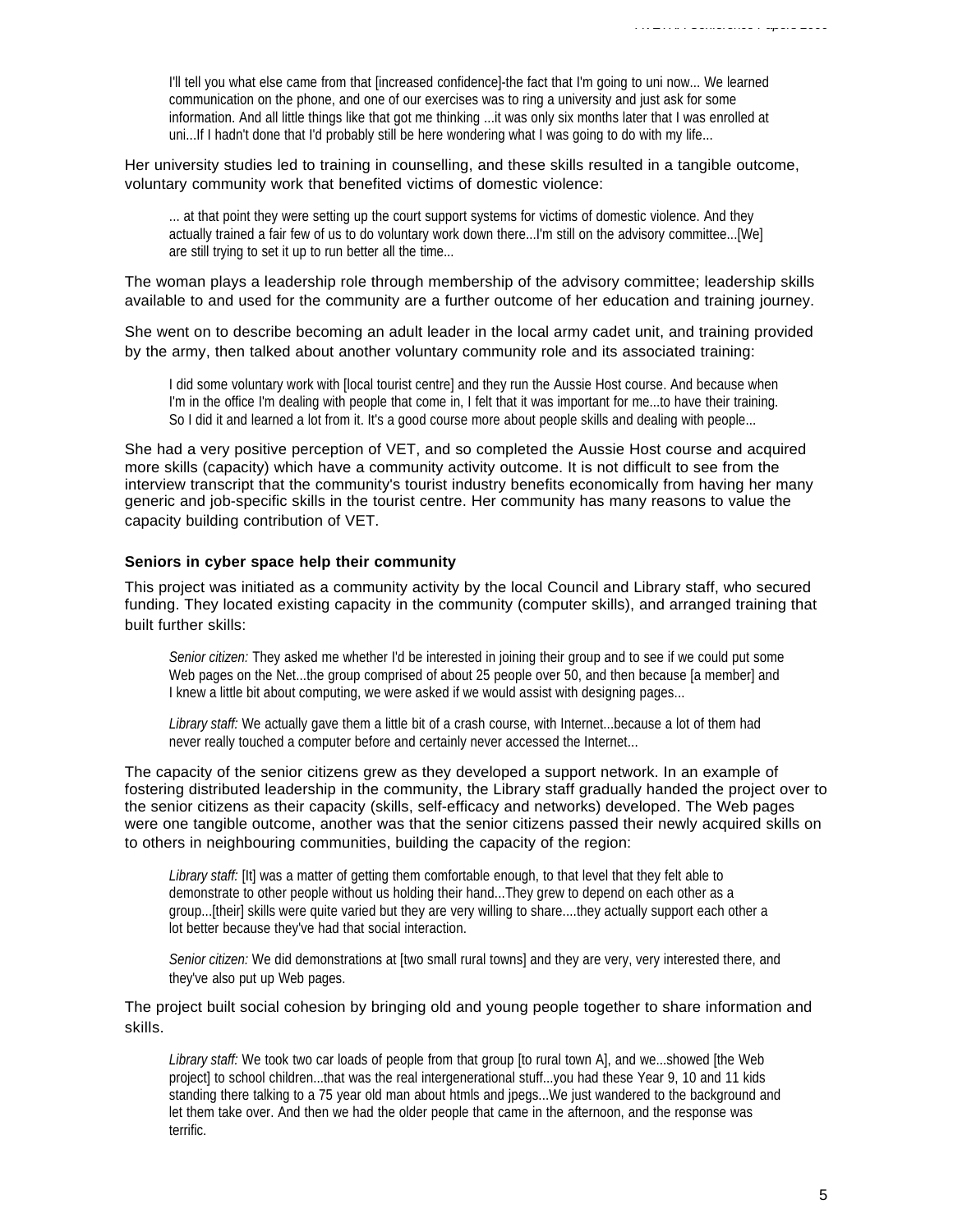The outcomes of the project included improved health for at least one member of the group. The Library staff conclude by describing the value of the capacity in the form of networks that the project and training the Council and Library staff initiated:

Library staff 1: One gentleman...he had had a stroke,...and his confidence at the start of the project was almost like 'I don't think I can cope with this'. He was one who came to all of our outreach visits,...I look at him and I think, well his confidence and his fighting: this whole thing has really, really helped him along.

*Library staff 2:* They go to other clubs and other organisation meetings and they all have this get together and they just talk about [the Web project], it's become a real togetherness thing, and it's a real prize.

The outcomes of VET were not only a frequently used Web site and use of Web for personal benefit, but capacity. The capacity (skills, self-efficacy and networks) meant that skills were passed on to others in neighbouring small rural towns, who went on to build their own Web sites. Ongoing networking means this community now has the capacity for further collaborative development.

#### **Collaboration, distance and lack of jobs**

A regional VET-in-schools program in an area of high youth unemployment is the subject of the final vignette. The outcomes here are not as rosy as those in the first three vignettes, and there were more barriers to be overcome.

A consortium of five schools works in partnership with a Job Pathways Program, two group training companies, the regional TAFE and its local outreach centre. The region has suffered from the decline of a resource-based industry. There is an extremely high unemployment level, particularly among 15- 19 year-olds, but also difficulty in filling jobs, which suggests a lack of 'job readiness' among the young people. It is hoped that the VET-in-schools program will add to the capacity of the region by providing a pool of 'job ready' workers:

*Group Training Company:* I don't know whether the kids in general think that there's not much happening out there, so they don't look too hard, or they just have in mind to leave the area because there's nothing offering. So when we have got a job going particularly in the rural side of things where the work might be a little bit more demanding we could advertise for months on end and perhaps get no one that's suitable....I'm hoping that school-based new apprenticeships will actually give us the opportunity to get some of these kids,...and give them a go in some of these workplaces so that they can become full-time employees...

#### Program offerings have not yet been matched to community employment needs:

*VET-in-schools coordinator:* The cluster has tended to adopt a smorgasbord type of approach ...and then we run with the ones where the numbers are viable....areas such as Retail Studies, we only have two students,...and yet the statistics tell us that it's an area that we should be really developing. But it's a case of we haven't been able to sell it successfully to kids yet.

### Despite this, the skills acquired have led to employment outcomes, and to capacity building through further study:

*VET-in-schools coordinator:* The data that we have been able to collect suggests that we're having a very high success rate....[but] there might be kids who went on, perhaps to further study at the end of doing a VET course, who subsequently have dropped out of education and may not be employed...

#### There have been barriers to overcome, particularly distance:

*VET-in-schools coordinator:* We have been working on a range of delivery techniques here because of the distance factors so that we deliver some of our programs by video-conferencing. We also are experimenting with taking the tutor to the students in some instances, and that's supplemented by some special CD materials and also Internet material...The reality is that we can't get students who want to do Hospitality Studies from [Town A] readily into the one TAFE College at [Town B].

Government policies that have reduced government infrastructure and encouraged competition rather than collaborative approaches have made it more difficult to find work placements, made it more difficult for VET to build capacity, and for that capacity to be translated into outcomes:

*Trainer:* This town...never really recovered from the gutting of the government infrastructure...We had a shire complete with all its staff, engineers, town planners, accountants, health inspectors, building surveyors and